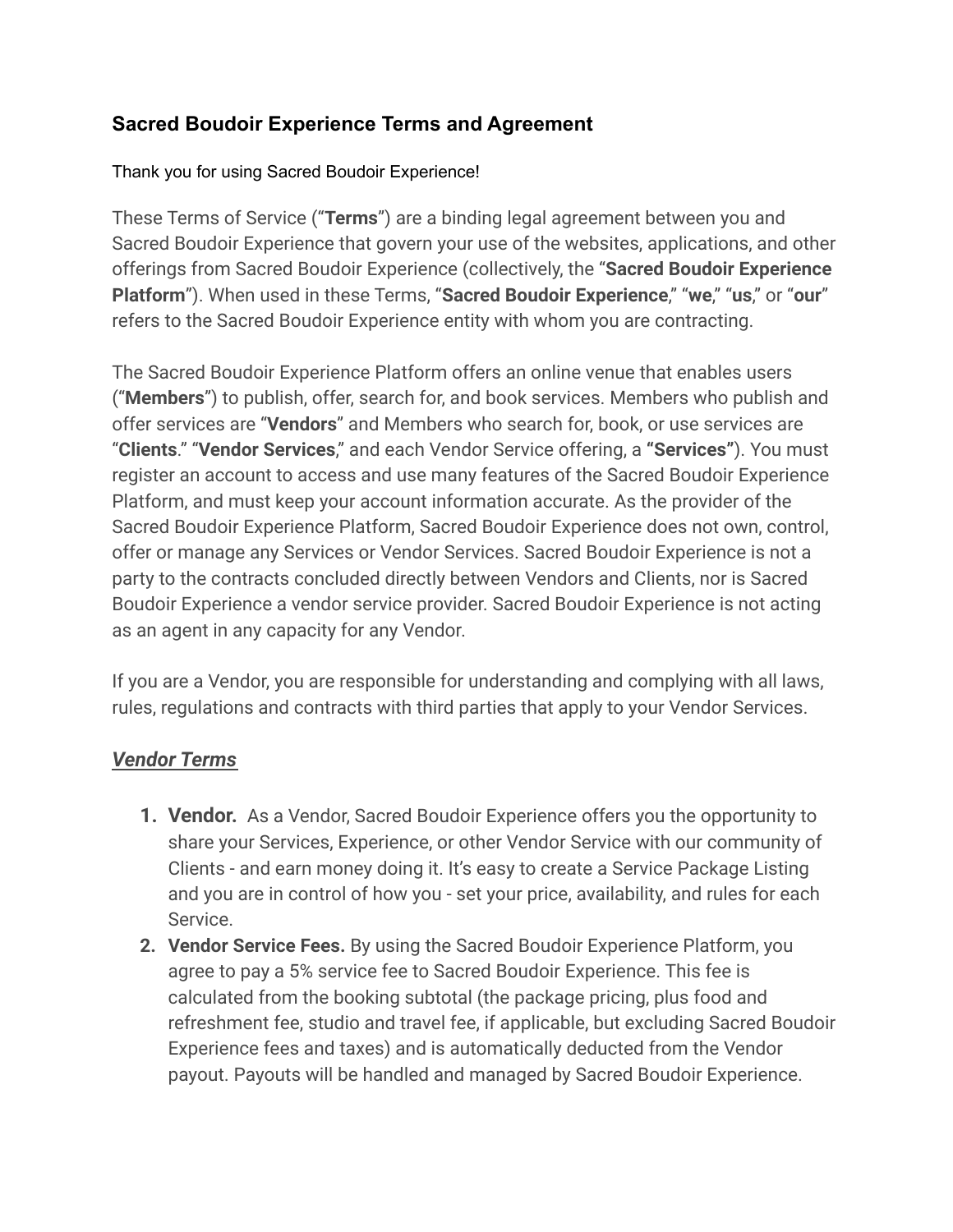- **3. Contracting with Clients**. When you receive a booking confirmation through the Sacred Boudoir Experience Platform, you are entering into a contract directly with the Client, and are responsible for delivering your Vendor Service under the terms and at the price specified in your Service Package Listing. You are also agreeing to pay applicable fees like Sacred Boudoir Experience's service fees (and applicable taxes) for each booking. Sacred Boudoir Experience Payments will deduct amounts you owe from your payout unless we and you agree to a different method. Any terms, policies or conditions that you include in any supplemental contract with Guests must: (i) be consistent with these Terms, and the information provided in your Service Package Listing, and (ii) be prominently disclosed in your Service Package Listing description.
- **4. Independence of Vendors.** Your relationship with Sacred Boudoir Experience is that of an independent individual or entity and not an employee, agent, joint venturer, or partner of Sacred Boudoir Experience, except that Sacred Boudoir Experience Payments acts as a payment collection agent. Sacred Boudoir Experience does not direct or control your Vendor Service, and you agree that you have complete discretion whether and when to provide Vendor Services, and at what price and on what terms to offer them.
- **5. Creating and Managing Your Service Package Listing.** Your Service Package Listing must include complete and accurate information about your Vendor Service, your price, other charges like food, refreshments and beverage fees, studio fees, security deposits, offline fees, and any rules or requirements that apply to your Clients or Service Package Listing. You are responsible for keeping your Service Package Listing information (including calendar availability) and content (like photos) up-to-date and accurate at all times. We recommend that you obtain appropriate insurance for your Vendor Services. You may have multiple packages in your Service Package Listings.
- **6. Know Your Legal Obligations.** You are responsible for understanding and complying with any laws, rules, regulations, and contracts with third parties that apply to your Service Package Listing or Vendor Services. Check your local rules to learn what rules apply to the Vendor Services you plan to offer. Information we provide regarding legal requirements is for informational purposes only and you should independently confirm your obligations. You are responsible for handling and using personal data of Clients and others in compliance with applicable privacy laws and these Terms. If you have questions about how local laws apply you should always seek legal advice.
- **7. Your Responsibilities.** You are responsible and liable for your own acts and omissions and are also responsible for the acts and omissions of anyone you allow to participate in providing your Vendor Services. You are responsible for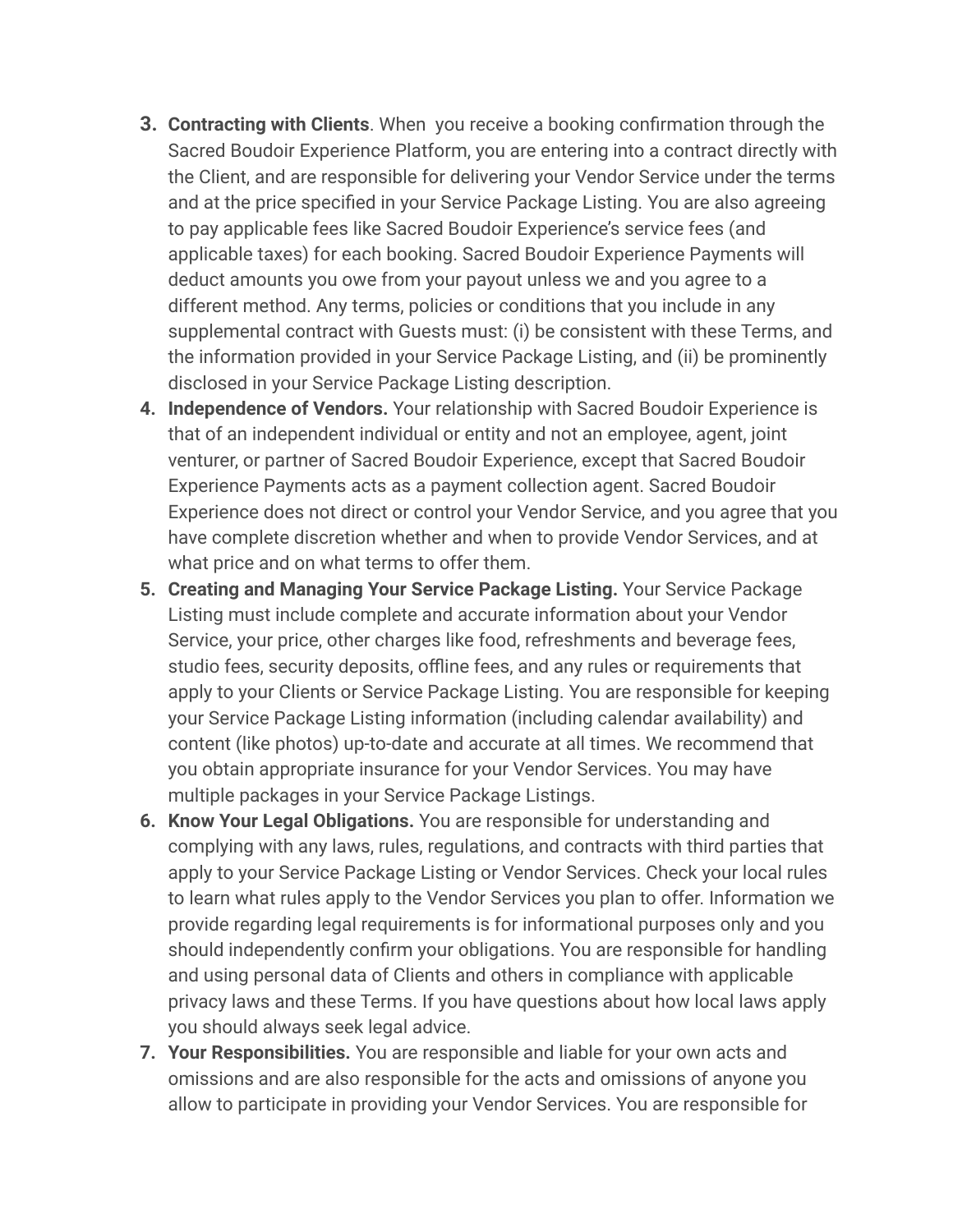setting your price and establishing rules and requirements for your Service Package Listing. You must describe any and all fees and charges in your Service Package Listing description and may not collect any additional fees or charges outside the Sacred Boudoir Experience Platform. Do not encourage Clients to create third-party accounts, submit reviews, provide their contact information, or take other actions outside the Sacred Boudoir Experience Platform.

- **8. Vending as a Team or Organization.** If you work with a co-vendor or vendor as part of a team, business, or other organization, the entity and each individual who participates in providing Vendor Services is responsible and liable as a Vendor under these Terms. If you accept terms or enter into contracts, you represent and warrant that you are authorized to enter into contracts for and bind your team, business or other organization, and that each entity you use is in good standing under the laws of the place where it is established. If you perform other functions, you represent and warrant that you are authorized to perform those functions. If you instruct Sacred Boudoir Experience to transfer a portion of your payout to a co-vendor or other vendors, or to send payments to someone else, you must be authorized to do so, and are responsible and liable for the payment amounts and accuracy of any payout information you provide.
- **9. Your Assumption of Risk. You acknowledge that vending carries inherent risks and agree that you assume the entire risk arising out of your access to and use of the Sacred Boudoir Experience Platform, offering Vendor Services, or any interaction you have with other Members whether in person or online. You agree that you have had the opportunity to investigate the Sacred Boudoir Experience Platform and any laws, rules, regulations, or obligations that may be applicable to your Vendor Services and Listing and that you are not relying upon any statement of law made by Sacred Boudoir Experience.**

**Cancellations and Booking Modifications.**

**1. Cancellations. In general, if a Client cancels a reservation, the amount paid to you is determined by the cancellation policy that applies to that reservation. As a vendor, you should not cancel on a Client without a valid reason under our Extenuating Circumstances Policy or applicable law. If you cancel on a Client without such a valid reason, we may impose a cancellation fee and other consequences. If: (i) a Client experiences a Travel Issue (as defined by the Guest Refund Policy), (ii) an Extenuating Circumstance arises, or (iii) a reservation is cancelled, the amount you are paid will be reduced by the amount we refund or otherwise provide to the Client, and by any other reasonable costs we incur as a result of the cancellation. If a Client receives a refund after you**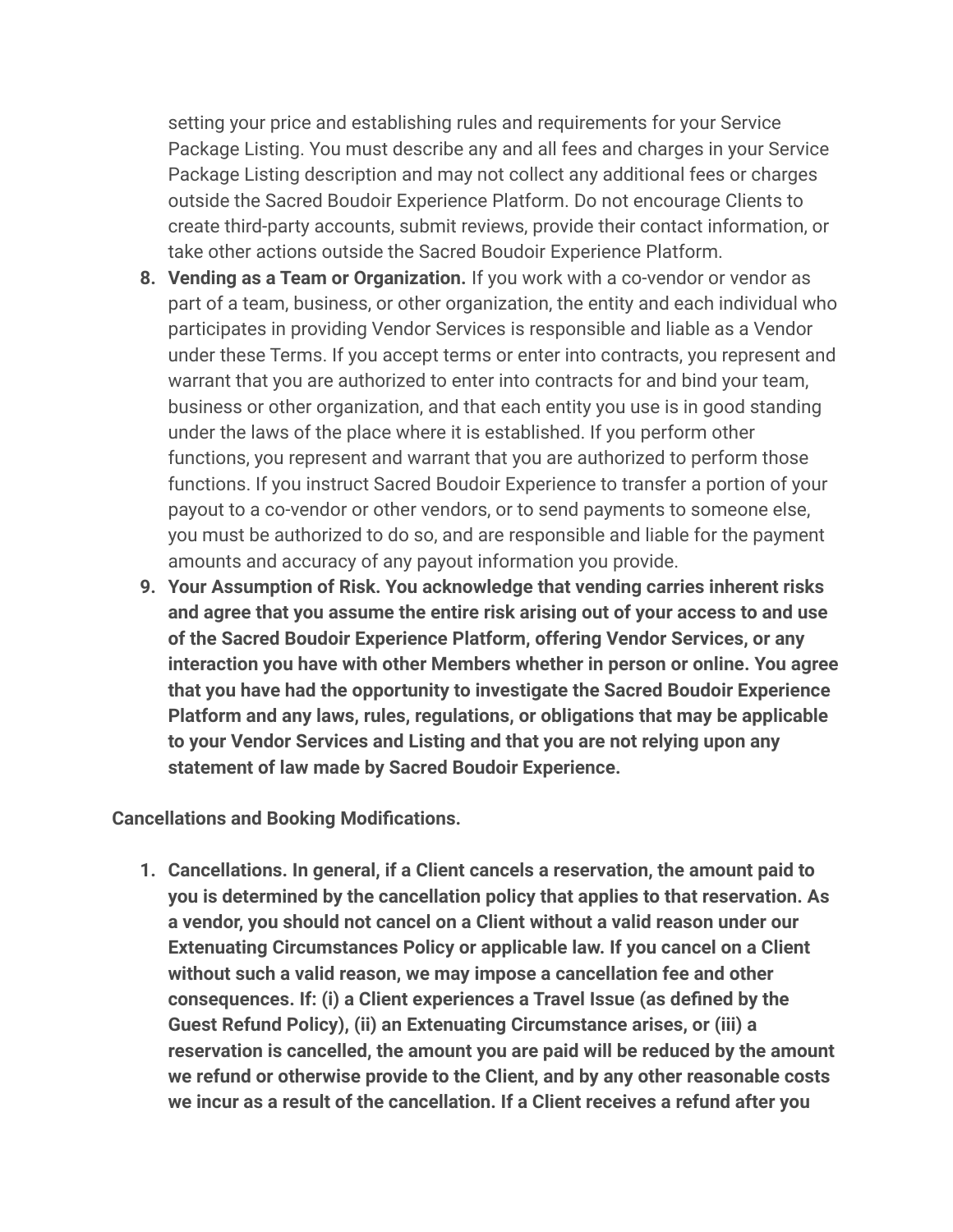**have already been paid, or the amount of the refund and other costs incurred by Sacred Boudoir Experience exceeds your payout, Sacred Boudoir Experience (via Sacred Boudoir Experience Payments) may recover that amount from you, including by offsetting the refund against your future payouts. You agree that Sacred Boudoir Experience's Client Refund Policy, Extenuating Circumstances Policy, and these Terms preempt the cancellation policy you set in situations where they allow for the cancellation of a reservation and/or the issuance of refunds to Clients. If we reasonably expect to provide a refund to a Client under one of these policies, we may delay release of any payout for that reservation until a refund decision is made. If you Service an Experience please note that the Experience Cancellation Policy, Experiences Guest Refund Policy and different cancellation fees and consequences apply to your reservations. See each Policy for details about what is covered, and what your payout will be in each situation.**

**2. Booking Modifications.** Vendors and Clients are responsible for any Booking Modifications they agree to make via the Sacred Boudoir Experience Platform or direct Sacred Boudoir Experience customer service to make on their behalf, and agree to pay any additional amounts, fees or taxes associated with a Booking Modification**.**

#### **Taxes.**

- **1. Vendor Taxes.** As a vendor, you are responsible for determining and fulfilling your obligations under applicable laws to report, collect, remit, or include in your price any applicable VAT or other indirect taxes, income, or other taxes ("Taxes").
- **2. Tax Information**. In certain jurisdictions, Tax regulations may require that we collect and/or report Tax information about you, or withhold Taxes from payouts to you, or both. If you fail to provide us with documentation that we determine to be sufficient to support any such obligation to withhold Taxes from payouts to you, we may withhold payouts up to the amount as required by law, until sufficient documentation is provided. You agree that Airbnb may issue on your behalf invoices or similar documentation for VAT, GST, consumption or other Taxes for your Vendor Services to facilitate accurate tax reporting by you, the Clients, and/or their organizations.

#### *Client Terms*

**1. Booking.** When you book a vendor, you are agreeing to pay all charges for your booking including the Service Package Listing price, applicable fees like service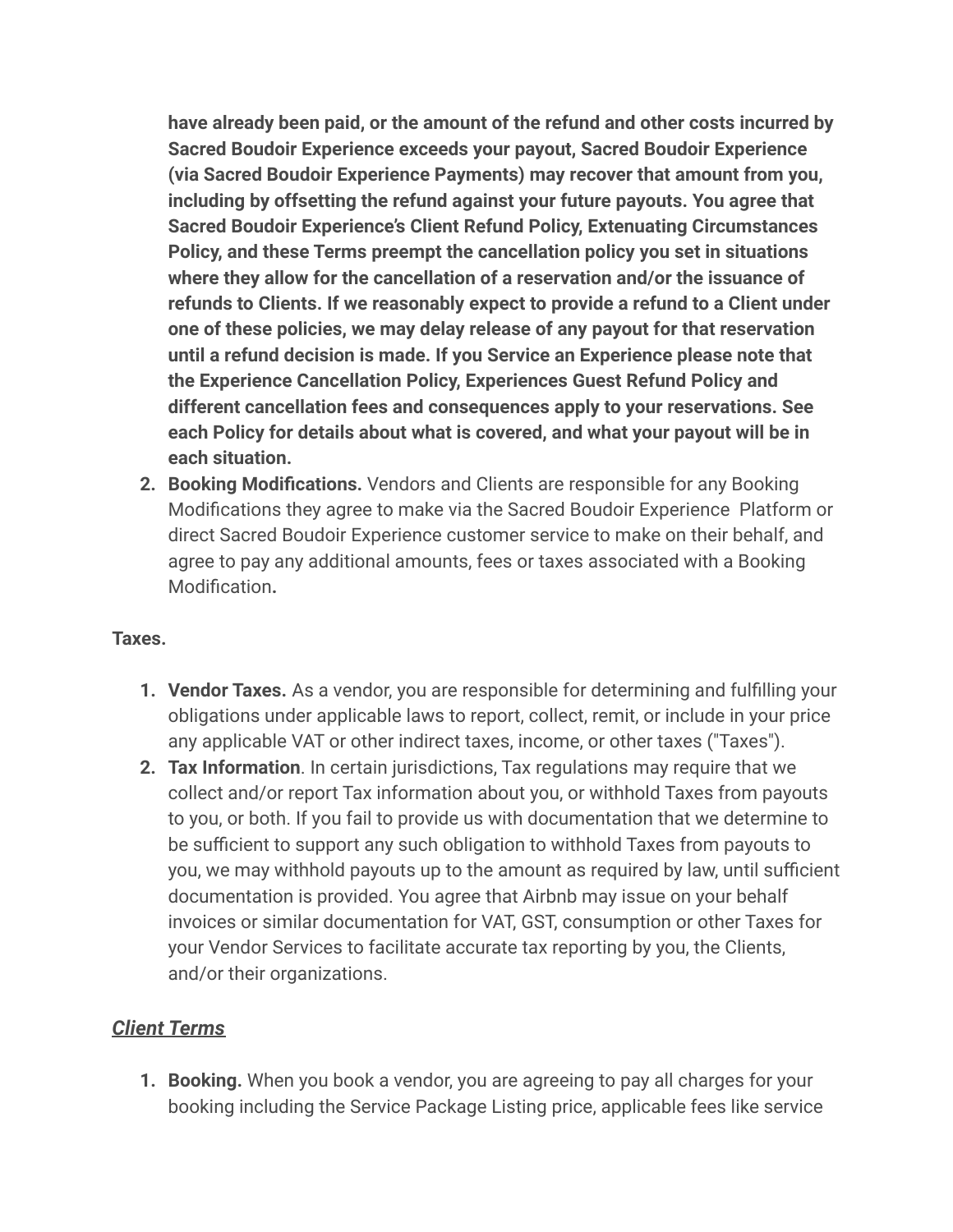fees, taxes and any other items identified during checkout (collectively, "Total Price"). You are also agreeing that Sacred Boudoir Experience Payments may charge and collect any security deposit identified during checkout. When you receive the booking confirmation, a contract for Vendor Services (sometimes called a reservation in these Terms) is formed directly between you and the Vendor. The cancellation policy and any other rules, standards, policies, or requirements identified in the Vendor Listing or during checkout form part of your contract with the Vendor. If paying in installments, you must pay the final payment prior to your booking date and or delivery of product.

### **Cancellations, Refunds and Booking Modifications**.

- **1. Cancellations and Refunds.** In general, if you cancel a reservation, the amount refunded to you is determined by the cancellation policy that applies to that reservation. But, in certain situations, other policies take precedence and determine what amount is refunded to you. If something outside your control requires you to cancel a reservation, you may be entitled to a partial or full refund. If the Vendor cancels, you may be entitled to rebooking assistance or a partial or full refund. Different policies apply to certain categories of Vendor Listings. You may appeal a decision by Sacred Boudoir Experience by contacting our customer service.
- **2. Booking Modifications.** Vendors and Clients are responsible for any booking modifications they agree to make via the Sacred Boudoir Experience Platform or direct Sacred Boudoir Experience customer service to make on their behalf ("Booking Modifications"), and agree to pay any additional amounts, fees or taxes associated with any Booking Modification.

#### **Your Responsibilities**

**1. You are responsible for your own acts and omissions. You are responsible for showing up to your appointments, responding to your vendors, and paying in full for your experience. You must act with integrity, treat others with respect and comply with applicable laws at all times.**

### *General Terms*

**1. Content.** Parts of the Sacred Boudoir Experience Platform enable you to provide feedback, text, photos, audio, video, information, and other content (collectively,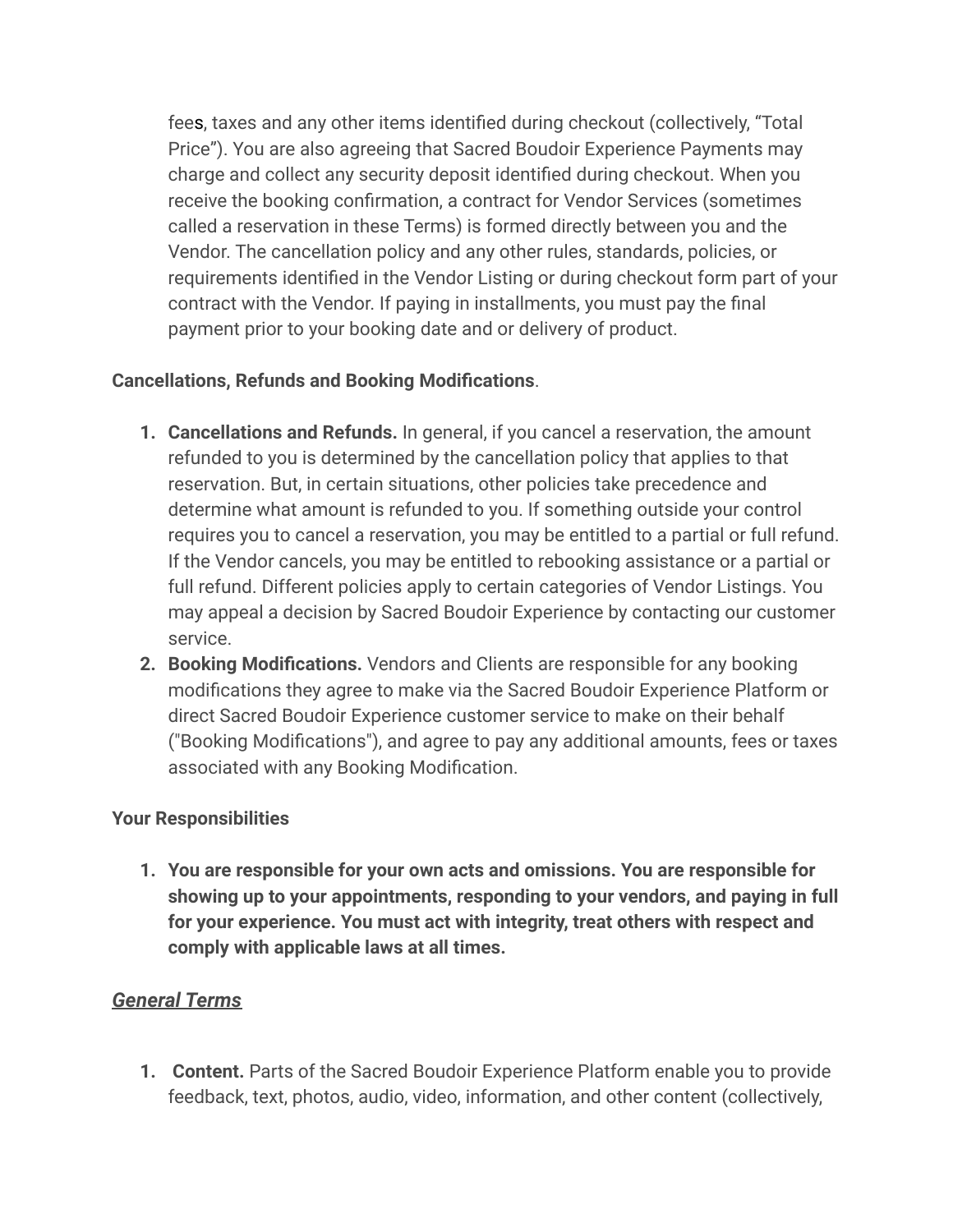"Content"). By providing Content, in whatever form and through whatever means, you grant Sacred Boudoir Experience a non-exclusive, worldwide, royalty-free, irrevocable, perpetual, sub-licensable and transferable license to copy, modify, prepare derivative works of, distribute, publish and otherwise exploit, that Content, without limitation. If Content includes personal information, our Privacy Policy describes how we use that personal information. Where Sacred Boudoir Experience pays for the creation of Content or facilitates its creation, Sacred Boudoir Experience may own that Content, in which case supplemental terms or disclosures will say that. You are solely responsible for all Content that you provide and warrant that you either own it or are authorized to grant Sacred Boudoir Experience the rights described in these Terms. You are responsible and liable if any of your Content violates or infringes the intellectual property or privacy rights of any third party. Content must comply with Content and Nondiscrimination terms, which prohibit, among other things, discriminatory, obscene, harassing, deceptive, violent, and illegal content. You agree that Sacred Boudoir may make available services or automated tools to translate Content and that your Content may be translated using such services or tools. Sacred Boudoir Experience does not guarantee the accuracy or quality of translations and Members are responsible for confirming the accuracy of such translations.

**2. Fees.** Sacred Boudoir Experience may charge fees (and applicable Taxes) to Vendors and Clients for use of the Sacred Boudoir Platform. Except as otherwise provided on the Sacred Boudoir Experience Platform, service fees are non-refundable. Sacred Boudoir Experience reserves the right to change the service fees at any time, and will provide Members notice of any fee changes before they become effective. Fee changes will not affect bookings made prior to the effective date of the fee change. If you disagree with a fee change you may terminate this agreement at any time.

#### *Sacred Boudoir Experience Platform Rules.*

- **1. Rules.** You must follow these rules and must not help or induce others to break or circumvent these rules.
- **2.** Act with integrity and treat others with respect
	- a. Do not lie, misrepresent something or someone, or pretend to be someone else.
	- b. Be polite and respectful when you communicate or interact with others.
	- c. Do not discriminate against or harass others.
- **3.** Do not scrape, hack, reverse engineer, compromise or impair the Sacred Boudoir Experience Platform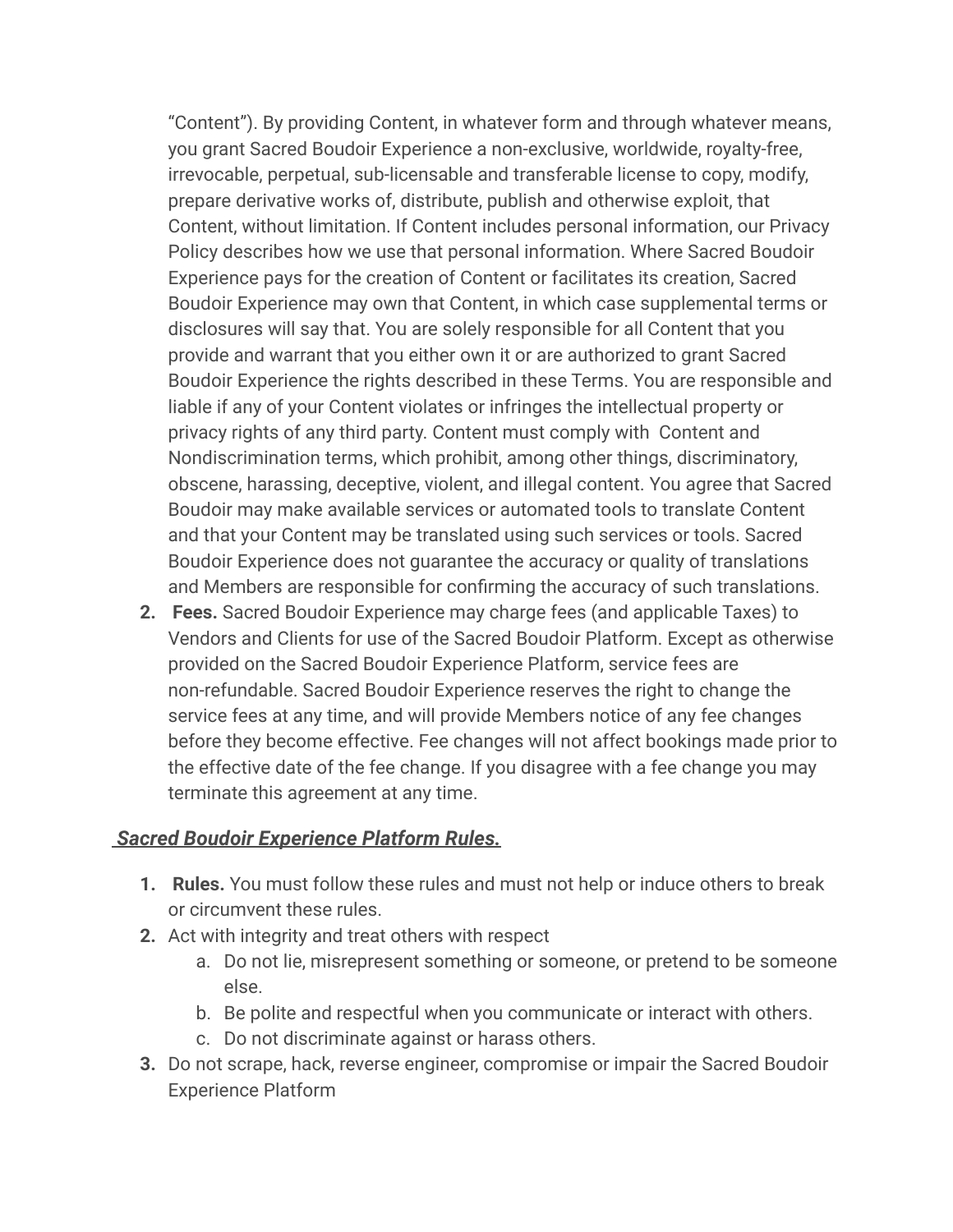- **4.** Only use the Sacred Boudoir Experience Platform as authorized by these Terms or another agreement with us
	- a. You may only use another Member's personal information as necessary to facilitate a transaction using the Sacred Boudoir Experience Platform as authorized by these Terms.
	- b. Do not use the Sacred Boudoir Experience Platform, our messaging tools, or Members' personal information to send commercial messages without the recipient's express consent.
	- c. You may use Content made available through the Sacred Boudoir Experience Platform solely as necessary to enable your use of the Sacred Boudoir Experience Platform as a Client or Vendor.
	- d. Do not use Content unless you have permission from the Content owner or the use is authorized by us in these Terms or another agreement you have with us.
	- e. Do not request, make, or accept a booking or any payment outside of the Sacred Boudoir Experience Platform to avoid paying fees, taxes or for any other reason.
	- f. Do not require or encourage Clients to open an account, leave a review, complete a survey, or otherwise interact, with a third party website, application or service before, during or after a reservation, unless authorized by Sacred Boudoir Experience.
	- g. Do not book Vendor Services unless you are actually using the Vendor Services.
	- h. Do not use, copy, display, mirror or frame the Sacred Boudoir Experience Platform, any Content, any Sacred Boudoir Experience branding, or any page layout or design without our consent.

# **5. Honor your legal obligations**

- a. Understand and follow the laws that apply to you, including privacy, data protection, and export laws.
- b. If you provide us with someone else's personal information, you: (i) must do so in compliance with applicable law, (ii) must be authorized to do so, and (iii) authorize us to process that information under our Privacy Policy.
- c. Read and follow our Terms, Policies and Standards.
- d. Do not use the name, logo, branding, or trademarks of Sacred Boudoir Experience or others without permission.
- e. Do not use or register any domain name, social media handle, trade name, trademark, branding, logo, or other source identifier that may be confused with Sacred Boudoir branding.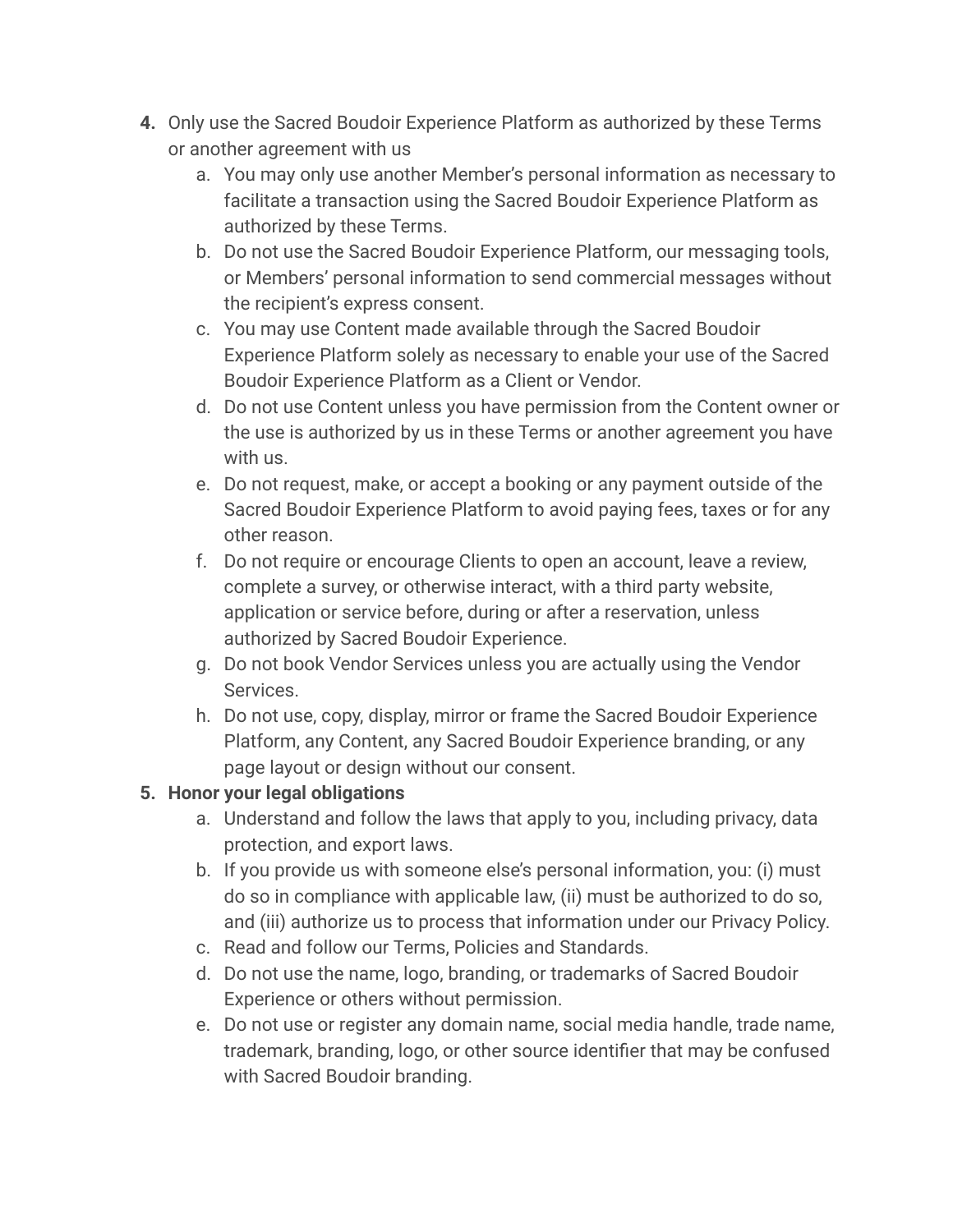- f. Do not offer Vendor Services that violate the laws or agreements that apply to you.
- g. Do not offer or solicit prostitution or participate in or facilitate human trafficking.
- **6. Reporting Violations**. If you believe that a Vendor, Service Package Listing or Content poses an imminent risk of harm to a person or property, you should immediately contact local authorities before contacting Sacred Boudoir Experience. In addition, if you believe that a Member, Service Package Listing or Content has violated our Standards, you should report your concerns to Sacred Boudoir Experience. If you reported an issue to local authorities, Sacred Boudoir Experience may request a copy of that report. Except as required by law, you agree that we are not obligated to take action in response to any report.

### **Termination, and other Measures**

- **1. Term.** The agreement between you and Sacred Boudoir Experience reflected by these Terms is effective when you access the Sacred Boudoir Experience Platform (for example to create an account) and remains in effect until either you or we terminate the agreement in accordance with these Terms.
- **2. Termination.** You may terminate this agreement at any time by sending us an email or by deleting your account. Sacred Boudoir Experience may terminate this agreement and your account for any reason by giving you 30 days' notice via email or using any other contact information you have provided for your account. Sacred Boudoir Experience may also terminate this agreement immediately and without notice and stop providing access to the Sacred Boudoir Experience Platform if you breach these Terms, you violate our Policies, you violate applicable laws, or we reasonably believe termination is necessary to protect Sacred Boudoir Experience, its Members, or third parties. If your account has been inactive for more than two years, we may terminate your account without prior notice.
- **3. Member Violations.** If (i) you breach these Terms, our Policies, or our Standards, (ii) you violate applicable laws, regulations, or third-party rights, or (iii) Sacred Boudoir Experience believes it is reasonably necessary to protect Sacred Boudoir Experience, its Members, or third parties; Sacred Boudoir Experience may, with or without prior notice:
- suspend or limit your access to or use of the Sacred Boudoir Experience Platform and/or your account;
- suspend or remove Service Package Listings or other Content;
- cancel pending or confirmed bookings; or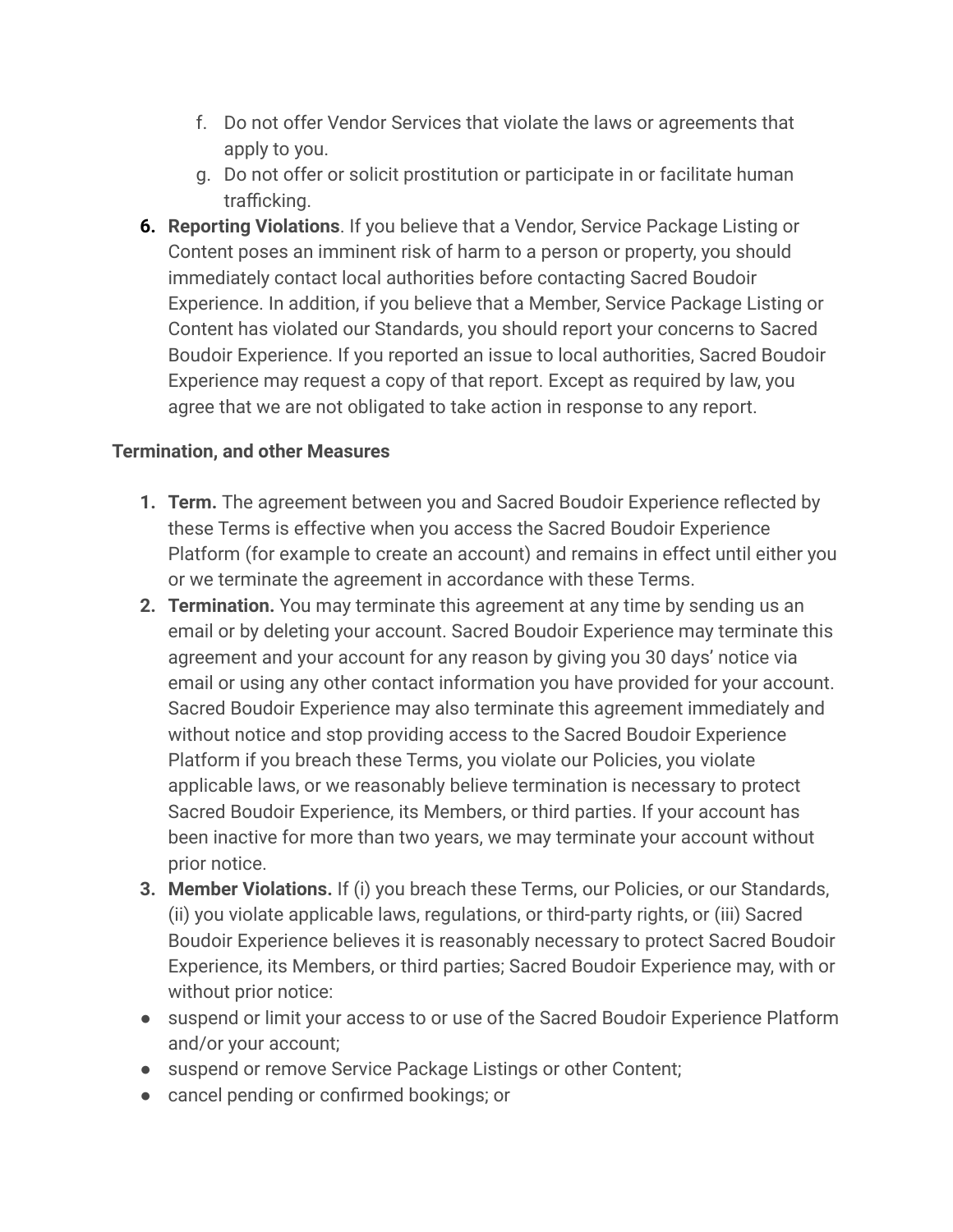● suspend or revoke any special status associated with your account

For minor violations or where otherwise appropriate as Sacred Boudoir Experience determines in its sole discretion, you will be given notice of any intended measure by Sacred Boudoir Experience and an opportunity to resolve the issue. You may appeal actions taken by us under this Section by contacting customer service. If a reservation is cancelled under this Section, the amount paid to the Vendor will be reduced by the amount we refund or otherwise provide to the Client, and by any other costs we incur as a result of the cancellation

- **4. Effect of Termination.** If you are a Vendor and terminate your Sacred Boudoir Experience account, any confirmed booking(s) will be automatically cancelled and your Vendor will receive a full refund. If you terminate your account as a Client, any confirmed booking(s) will be automatically cancelled and any refund will depend upon the terms of the reservation's cancellation policy. When this agreement has been terminated, you are not entitled to a restoration of your account or any of your Content. If your access to or use of the Sacred Boudoir Experience Platform has been limited, or your Sacred Boudoir Experience account has been suspended, or this agreement has been terminated by us, you may not register a new account or access or use the Sacred Boudoir Experience Platform through an account of another Member.
- **5. Sacred Boudoir Experience's Role.** We offer a platform that enables Members to publish, offer, search for, and book Vendor Services. While we work hard to ensure our Members have great experiences using Sacred Boudoir Experience, we do not and cannot control the conduct of Clients and Vendors. You acknowledge that Sacred Boudoir Experience has the right, but does not have any obligation, to monitor the use of the Sacred Boudoir Experience Platform and verify information provided by our Members. For example, we may review, disable access to, remove, or edit Content to: (i) operate, secure and improve the Sacred Boudoir Experience Platform (including for fraud prevention, risk assessment, investigation and customer support purposes); (ii) ensure Members' compliance with these Terms; (iii) comply with applicable law or the order or requirement of a court, law enforcement or other administrative agency or governmental body; (iv) address Content that we determine is harmful or objectionable; (v) take actions set out in these Terms; and (vi) maintain and enforce any quality or eligibility criteria, including by removing Service Package Listings that don't meet quality and eligibility criteria. Members acknowledge and agree that Sacred Boudoir Experience administers its Policies and Standards, including decisions about whether and how to apply them to a particular situation, at its sole discretion.